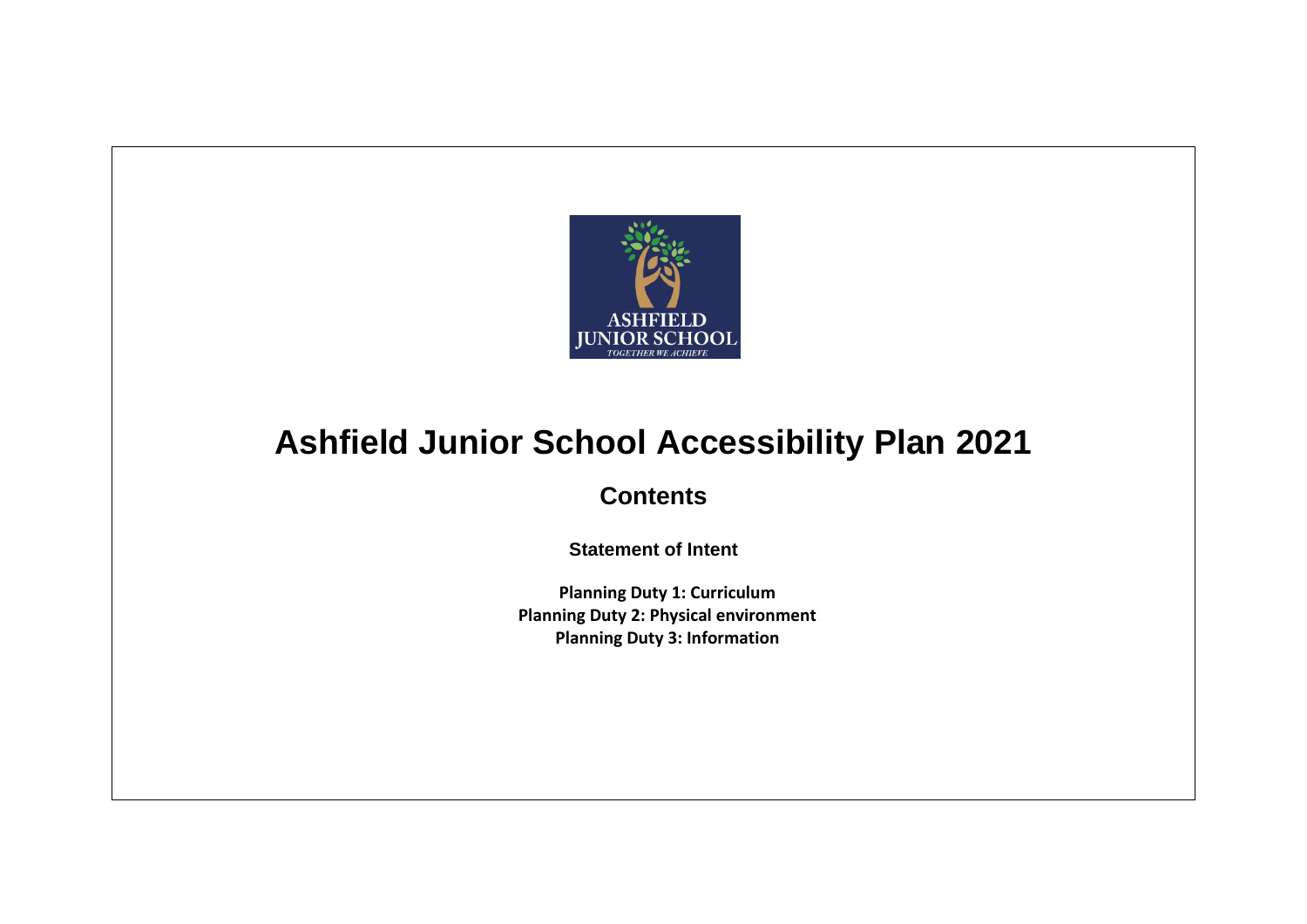## **Statement of intent**

**This plan should be read in conjunction with the School Development Plan and outlines the proposals of the governing body of Ashfield Junior School to increase access to education for pupils with disabilities in the three areas required by the planning duties in the Equality Act 2010.** 

A person is regarded as having a disability under the Act where the person has a physical or mental impairment that has a substantial and long term adverse effect on their ability to carry out normal day-to-day activities.

This plan aims to:

- Increase the extent to which pupils with disabilities can participate in the school curriculum.
- Improve the environment of the school to increase the extent to which pupils with disabilities can take advantage of education, benefits, facilities and associated services provided.
- Improve the availability of accessible information, which is readily available to other pupils, to pupils with disabilities.

The above aims will be delivered within a reasonable timeframe, and in ways which are determined after taking into account the pupil's disabilities and the views of the parents/carers and pupil. In the preparation of an accessibility strategy, the LA must have regard to the need to allocate adequate resources in the implementation of the strategy.

The governing body also recognises its responsibilities towards employees with disabilities and will:

- Monitor recruitment procedures to ensure that persons with disabilities are provided with equal opportunities.
- Provide appropriate support and provision for employees with disabilities to ensure that they can carry out their work effectively without barriers.
- Undertake reasonable adjustments to enable staff to access the workplace.

The plan will be resourced, implemented, reviewed and revised regularly in consultation with:

- The parents/carers of pupils
- The headteacher and other relevant members of staff
- Governors
- External partners

This plan is reviewed every three years to take into account the changing needs of the school and its pupils. The plan is also reviewed where the school has undergone a refurbishment.

**Signed by:**

| <b>Board of Governors</b><br>Headteacher: |  |
|-------------------------------------------|--|
| Date: 19.01.2022                          |  |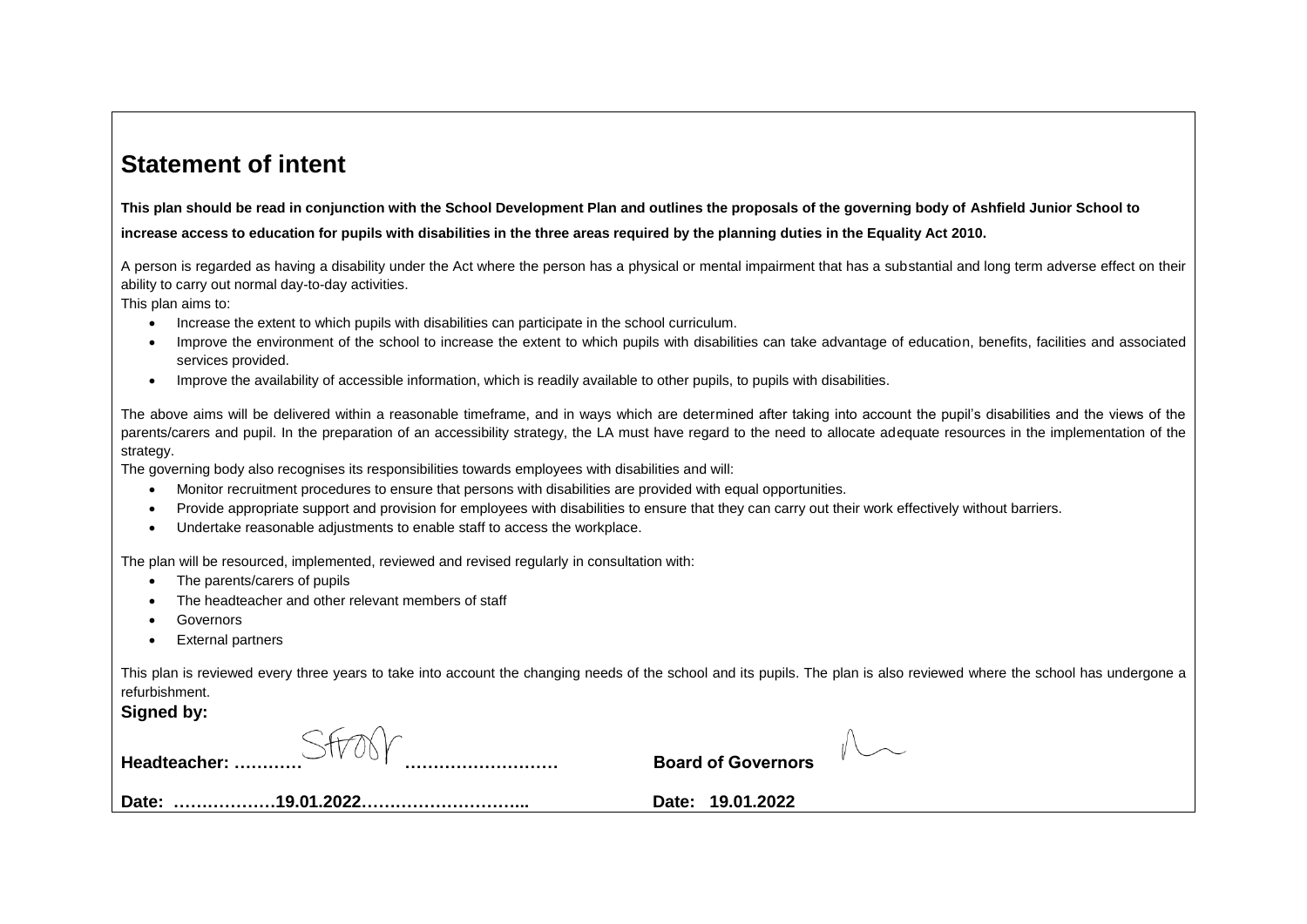## **Next review date: July 2024**

## **Planning Duty 1. Curriculum**

SMT and Governors undertook an audit of the extent to which pupils with disabilities can access the curriculum on an equal basis with their peers. Short, medium and long term actions were then identified to address specific gaps and improve access. All procedures will be carried out in a reasonable time, and after taking into account pupils' disabilities and the preferences of the pupils themselves or their parents/carers.

|             | <b>Issue</b>                                                                                                                                                            | What                                                                                                                                                                                                            | Who                                                       | When        | Outcome criteria                                                                                                                    | <b>Review</b> |
|-------------|-------------------------------------------------------------------------------------------------------------------------------------------------------------------------|-----------------------------------------------------------------------------------------------------------------------------------------------------------------------------------------------------------------|-----------------------------------------------------------|-------------|-------------------------------------------------------------------------------------------------------------------------------------|---------------|
| Short term  | New designation<br>of Resourced<br>Provision for<br>Autism status for<br>the school $-$<br>provision not<br>appropriate to<br>provide<br>sufficient<br>sensory support. | Individual's EHCP<br>outcomes will be<br>identified and<br>resources sourced<br>accordingly.<br>Treetops provision will<br>be moved to a more<br>suitable space to allow<br>for different, specific<br>'areas'. | Headteacher/ Specialist<br><b>Advisory Teacher/SENDCO</b> | Spring 2022 | School will be<br>well prepared to<br>provide<br>appropriate<br>resources for our<br>ASC RP pupils.                                 | Summer 2024   |
| Medium term | Treetops staff<br>need to have a<br>better<br>understanding of<br>specific issues<br>faced by children<br>with ASC.                                                     | 'Emergency' specific<br>ASC training to be<br>provided through the<br><b>Autism Education</b><br>Trust for all staff<br>members working in<br>Treetops.                                                         | Teachers/TAs/External<br>advisors/SENDCO                  | Summer 2022 | Treetops staff<br>will have a more<br>detailed<br>understanding of<br>some of the<br>difficulties faced<br>by children with<br>ASC. | Summer 2024   |
| Long term   | All staff need to<br>have a better<br>understanding of<br>specific issues<br>faced by children<br>with ASC.                                                             | Specific ASC training to<br>be provided for all<br>staff members,<br>through the Autism<br><b>Education Trust and</b>                                                                                           | Headteacher<br>/SENDCO/Teachers and<br>TAs/SATs           | Summer 2024 | All staff will have<br>a more detailed<br>understanding of<br>some of the<br>difficulties faced                                     | Summer 2024   |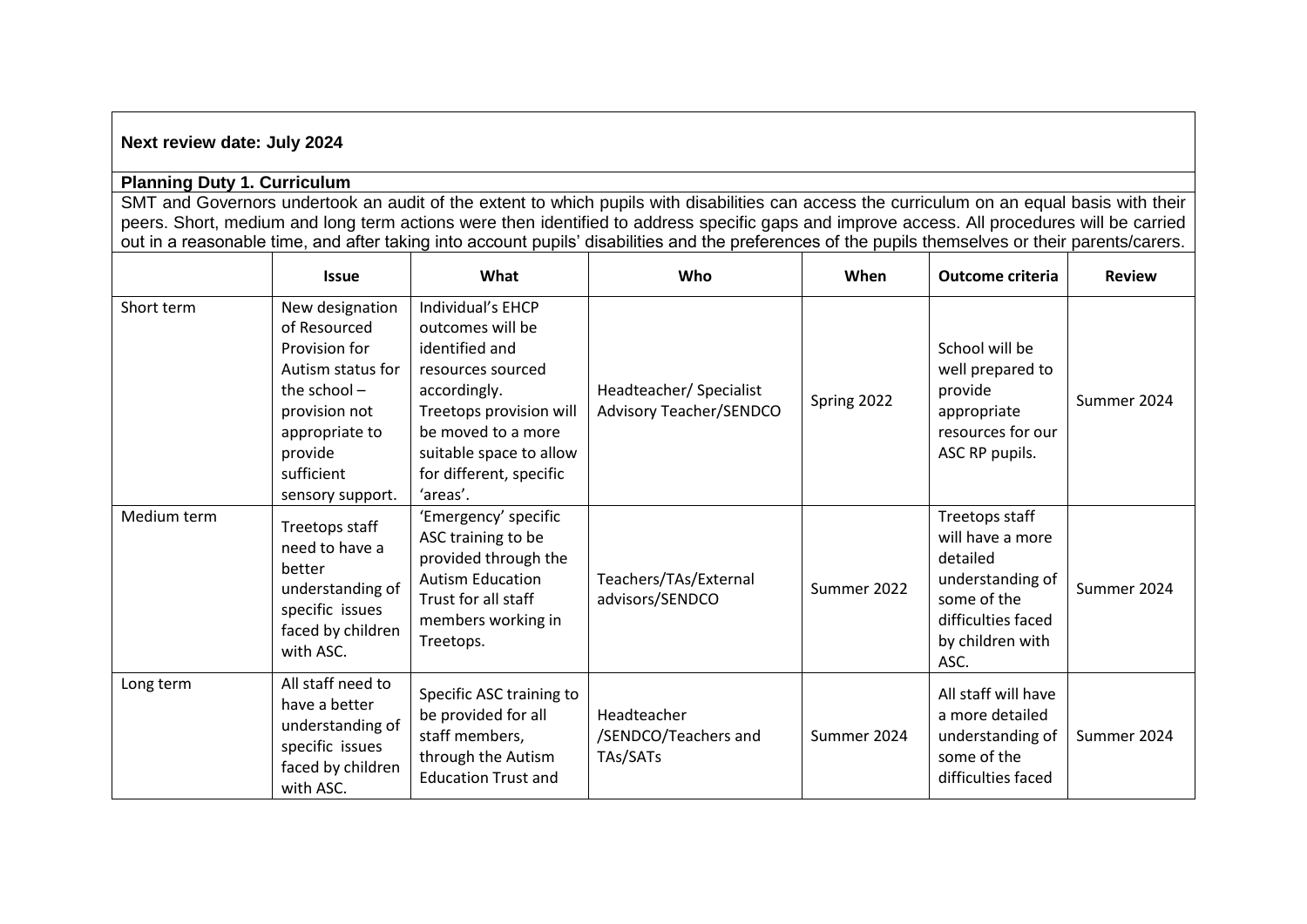|                                                                                                                                                                                                                                                                                                                                                                                                                                                                                                      |                                                                                                                                                                                              | <b>Specialist Advisory</b><br>Teachers.                                                                                                                                                    |                                      |             | by children with<br>ASC.                                                                                             |               |  |
|------------------------------------------------------------------------------------------------------------------------------------------------------------------------------------------------------------------------------------------------------------------------------------------------------------------------------------------------------------------------------------------------------------------------------------------------------------------------------------------------------|----------------------------------------------------------------------------------------------------------------------------------------------------------------------------------------------|--------------------------------------------------------------------------------------------------------------------------------------------------------------------------------------------|--------------------------------------|-------------|----------------------------------------------------------------------------------------------------------------------|---------------|--|
| <b>Planning Duty 2: Environment</b><br>SMT and Governors undertook an audit of the extent to which pupils with disabilities can access the physical environment on an equal basis<br>with their peers. Short, medium and long term actions were then identified to address specific gaps and improve access. All procedures will be<br>carried out in a reasonable time, and after taking into account pupils' disabilities and the preferences of the pupils themselves or their<br>parents/carers. |                                                                                                                                                                                              |                                                                                                                                                                                            |                                      |             |                                                                                                                      |               |  |
|                                                                                                                                                                                                                                                                                                                                                                                                                                                                                                      | <b>Issue</b>                                                                                                                                                                                 | What                                                                                                                                                                                       | Who                                  | When        | <b>Outcome criteria</b>                                                                                              | <b>Review</b> |  |
| Short term                                                                                                                                                                                                                                                                                                                                                                                                                                                                                           | The physical<br>environment of<br>the Treetops<br>classroom<br>doesn't support<br>positive learning<br>for children with<br>autism, including<br>too much<br>external visual<br>stimulation. | Create a space<br>that can be sub-<br>divided into<br>different areas.<br>Purchase blinds<br>for lower<br>windows to<br>eliminate<br>distractions.                                         | Headteacher/SENDCO/Treetops<br>staff | Autumn 2021 | Children with<br>ASC are able to<br>learn in an<br>environment<br>which meets<br>their individual<br>learning needs. | Summer 2024   |  |
| Long term                                                                                                                                                                                                                                                                                                                                                                                                                                                                                            | The physical<br>environment of<br>every classroom<br>and the corridors<br>doesn't support<br>positive learning<br>for children with<br>autism.                                               | Look carefully at<br>the layout of<br>each classroom<br>and establish,<br>which windows<br>create a<br>distraction to<br>outside; are<br>display boards<br>muted and not<br>too colourful. | Headteacher/SENDCO                   | Summer 2023 | Children with<br>ASC are able to<br>learn in an<br>environment<br>which meets<br>their individual<br>learning needs. | Summer 2024   |  |